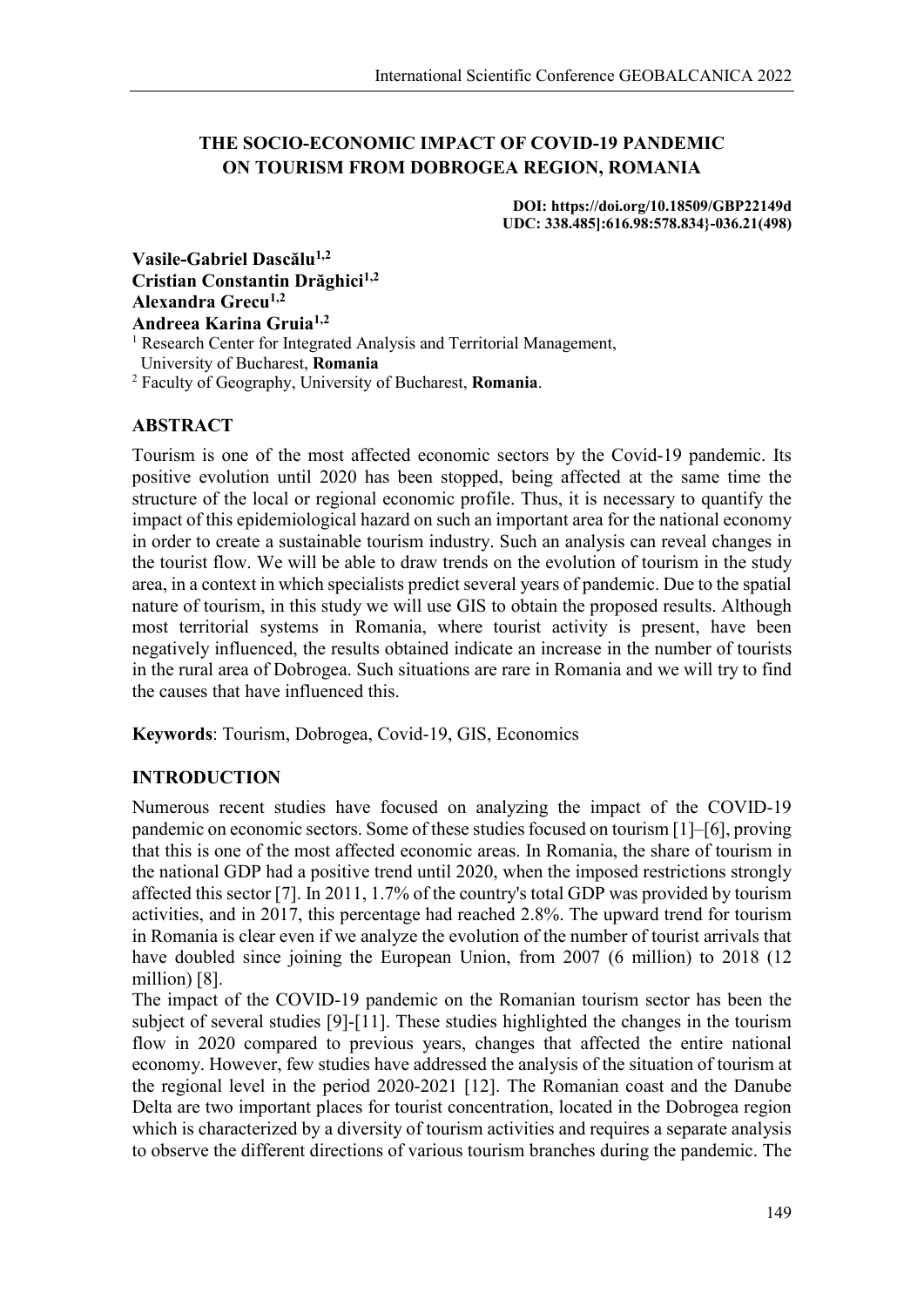local economy is largely based on tourism activities, so the study about the impact of the Covid-19 pandemic is important to see its impact on the local economy.

The purpose of this study is to identify trends in the evolution of tourism-specific activities in the context of a global epidemiological hazard. Changes in the structure of tourism characteristics provide clues to the behavior of tourists in such difficult times. Thus, the competent authorities with a decision-making role in tourism management can reconfigure the directions in approaching the development of this field. In addition, the inventory of changes in the tourist flow for the analyzed period will allow other future studies to complete the information about the regional economic situation. Changes in the tourism sector have contributed to rising unemployment and changing the percentage of the active population in the tertiary sector.

# **CONCEPTUAL AND METHODOLOGICAL FRAMEWORK**

From a methodological point of view, in this study, we intend to analyse the importance of permanent centers in Iasi county in terms of the accessibility of the rural population to the primary medical services provided by the family doctors. We will analyse the evolution of the medical staff in Iasi county and the accessibility of the rural population to permanent centers. We will use both objective/quantitative (analysis of the statistical data provided by the National Institute of Statistics) and subjective/qualitative research methods using the questionnaire method. Thus we will implement a questionnaire to be addressed to the on-call doctors at the 14 permanent centers in the rural areas of Iasi county with which we will find out information on the annual number of patients, the age of patients, the diseases prevailing in the local Community, the most frequently performed medical services, the way in which the SARS-Cov2 pandemic led to increased or decreased interventions, etc. We will also analyse information on the geographical distance traveled by patients to receive primary care services, the distribution of opportunities to access healthcare in the territory, identifying rural areas with special features in terms of clearly unequal access to healthcare facilities.

As regards the means and method of work, the study was conceived as a field survey (opinion), using the questionnaire as the main working tool, with several types of questions (open, closed, with only one choice of answer, etc.), sent between October 2020 and February 2021 both on place and through the telephone interview. Geographically, accessibility to health services is directly influenced by time-related accessibility (expressed in the real physical time patients can access the necessary health services, the optimal level being 30 minutes) and spatial accessibility, which represents "the proximity of healthcare providers to the population served, which can be quantified by the distance the patient has to travel to the healthcare facility in which the medical services he needs and he/she requires are provided [5]. A special feature is that the anisotropic characteristics of the area studied and the ability of the population to take advantage of the medical services in the proximity directly influence the quality and quantity of the services provided [6].

# **MATERIALS AND METHODS**

The study area includes the two counties in the Romanian historical region Dobrogea (Figure 1). These are Tulcea, in the north, and Constanța, in the south. Located in the southeastern part of Romania, the Dobrogea region has a wide exit to the Black Sea,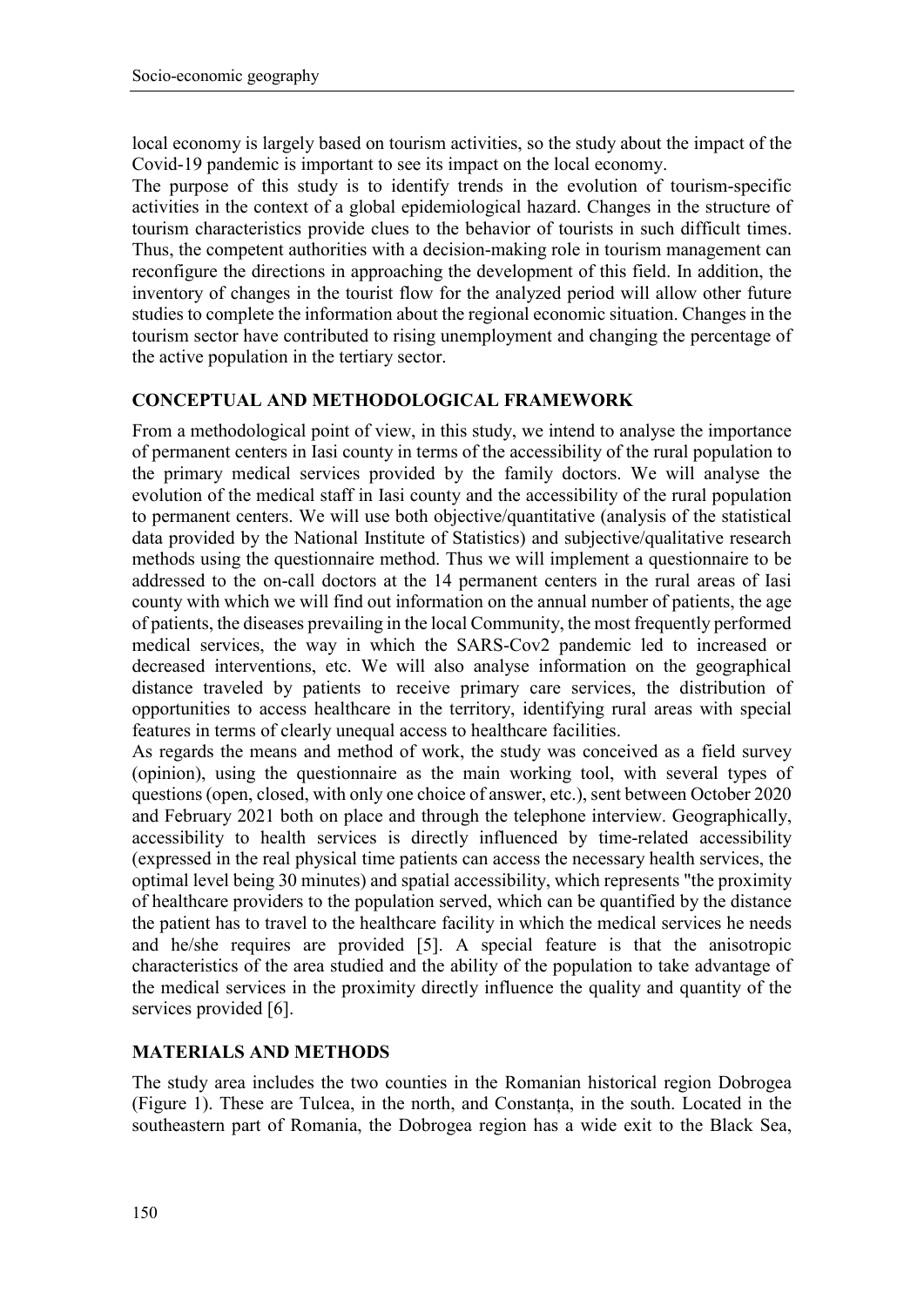

which strongly boosts tourist flow from here. The Danube Delta and the seaside resorts in Constanța County are important tourist hubs nationally.

**Figure 1**. Dobrogea's geographic position in Romania and in Europe.

The present study involves the processing of statistical data on tourism in Romania and the Dobrogea region. In this sense, a database was created with the number of arrivals in tourist accommodation units and the number of companies active in the tourism field, indicators considered relevant for our analysis. Since this data is spatial, we used specific GIS (Geographical Informational Systems) tools integrated in dedicated software applications. Quantum GIS 3.16 is the GIS software used due to the diversity of ways in which we can manipulate and represent statistical data on cartographic products. The fact that this is an open-source licensed program was another important advantage of choosing QGIS in the workflow.

Statistical data taken from the National Institute of Statistics were an important part of the analysis. This was information about the number of arrivals in tourist accommodation units at county level and at administrative unit level. We were also interested in the information about the dynamics of tourists from the point of view of their nationality. The integration of this data in the GIS environment was done with the help of the Join tool, specific to several software programs. It joins the columns of an attribute table of a thematic layer with the columns of a nonspatial table, based on a common column.

## **RESULTS**

The evolution of tourism in Dobrogea in terms of arrivals in tourist accommodation units indicates a different situation compared to other regions of Romania. After calculating the ratio between the average number of tourist arrivals from 2020-2021 and the average number of tourist arrivals from 2016-2019, we noticed that Tulcea County is the only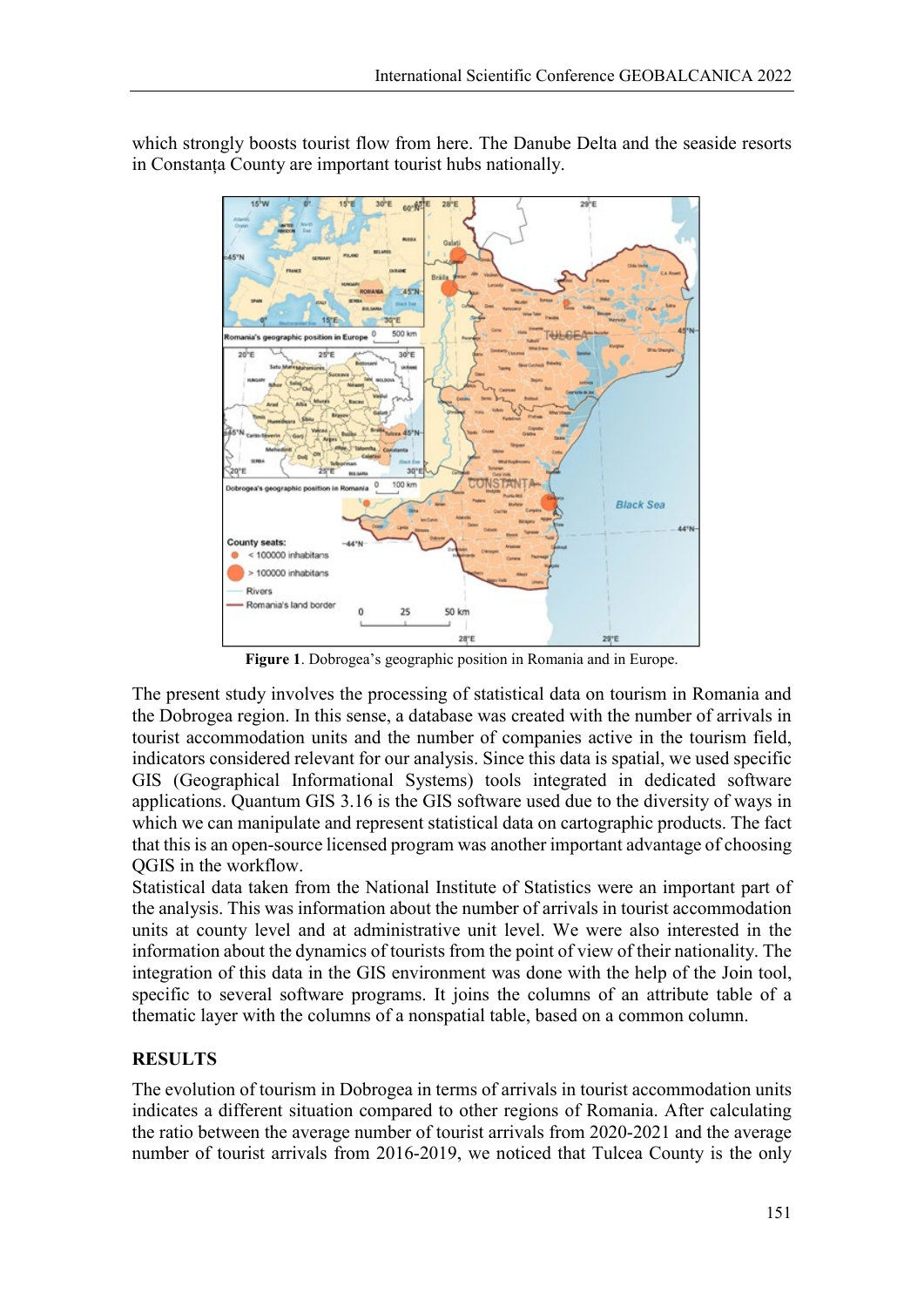Romanian county with favorable results (Figure 2). Also, Constanța registered high values, during the pandemic, the number of arrivals in tourist accommodation units during the pandemic years representing between 90 and 100% of the normal period before the pandemic.



**Figure 2**. Statistical comparison of the situation of tourist arrivals in the years of the pandemic a nd the years before the pandemic (Source: The National Institute of Statistics, Romania [13])



**Figure 3**. Changes in the tourist flow from the first year of the Covid-19 pandemic (2020) (Source: The National Institute of Statistics, Romania [13])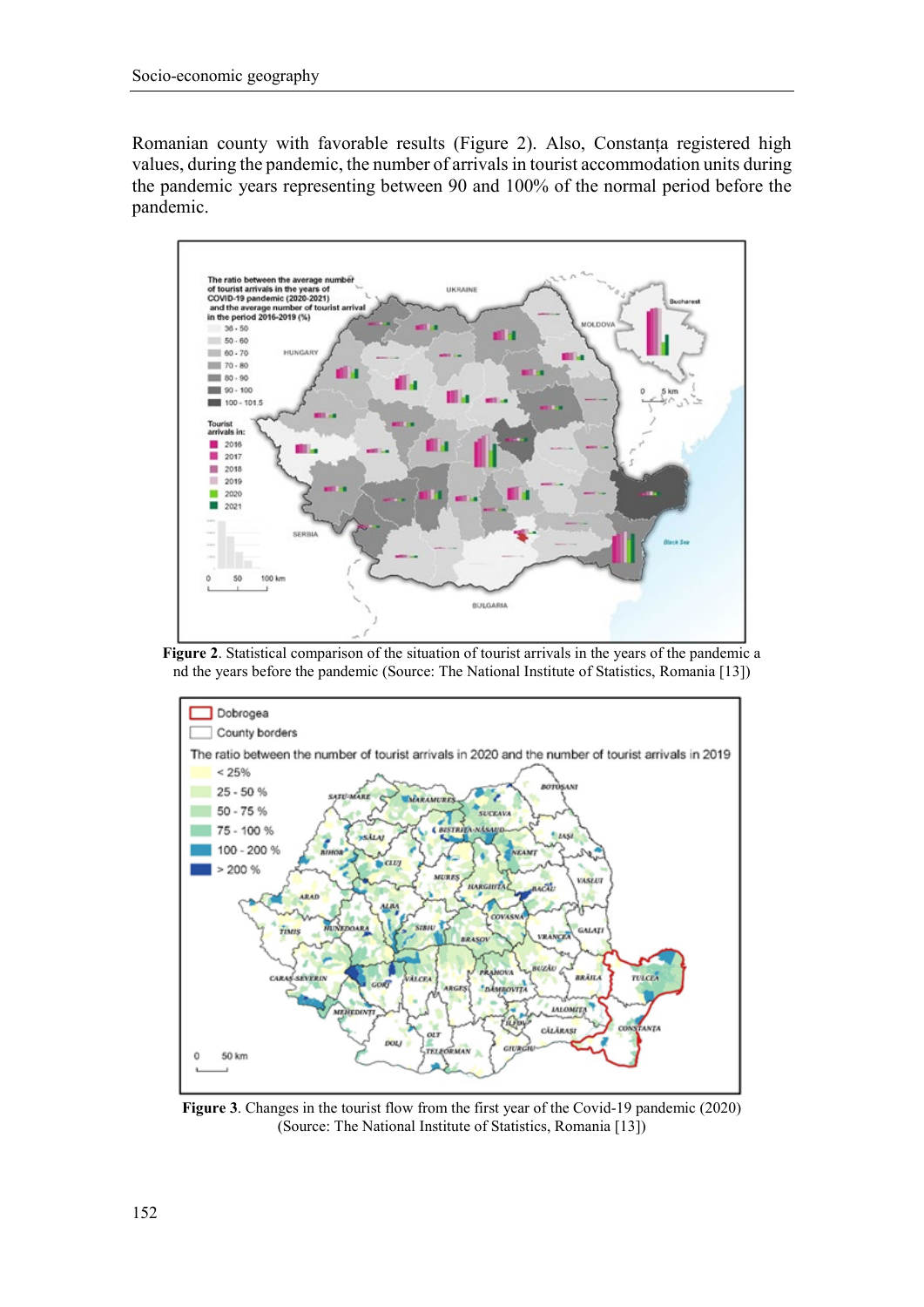The national situation at the administrative unit level indicates a number of settlements, especially rural ones, which have seen an increase in tourist flow in the first year of the pandemic (Figure 3). The data used show that 2020 was the most difficult year for Romanian tourism in recent times. In an overall picture, the Dobrogea region does not seem to have been so strongly affected by the COVID-19 pandemic, as there are several localities, all rural, which have seen an increase in the number of arrivals in tourist accommodation units (Figure 3). The top of tourist attraction were the Danube Delta and the Romanian coast, and among the possible causes for these results are travel restrictions in other countries, especially in the summer season for coastal tourism. Thus, many Romanians chose the Black Sea coast or the Danube Delta in the summer of 2020. This is demonstrated by the lower percentage of foreign tourists in Dobrogea compared to the years before the pandemic [13]. The evolution of tourism in rural areas can also be attributed to the fact that tourists sought accommodation in less crowded places, avoiding large cities. The villages around and inside the Danube Delta are notable for the increase in the number of tourists during the pandemic.

The dependence on tourism of a local economy is reflected in the percentage of turnover in hospitality industry and in the percentage of companies active in this sector [14]-[16]. In the case of localities in Dobrogea, we identified a surprising increase in the number of such companies in several cities or rural settlements (Figure 4). This direction seems to continue an upward trend over the last five years. Murighiol, Mahmudia, Jurilovca or Sarichioi are rural settlements in the vicinity of the Danube Delta, which have higher percentages of those companies engaged in tourism. Although the number of these companies has increased recently, their percentage seems to have decreased. This indication may suggest a decrease in the importance of tourism in the local economy. The year 2020 is characterized by the lowest percentages of tourism companies in most of the localities analyzed.



**Figure 4**. The importance of tourism in the local economy of the localities in Dobrogea through the number of companies destined for tourism

#### **CONCLUSIONS AND DISCUSSION**

Like other previous studies [17] - [19] which obtained favorable results regarding the development of rural tourism in various countries during the pandemic, Romania had a favorable behavior regarding the evolution of rural tourism. A good example of this is the rural areas in the Carpathian Mountains [20]. Through this study we showed that the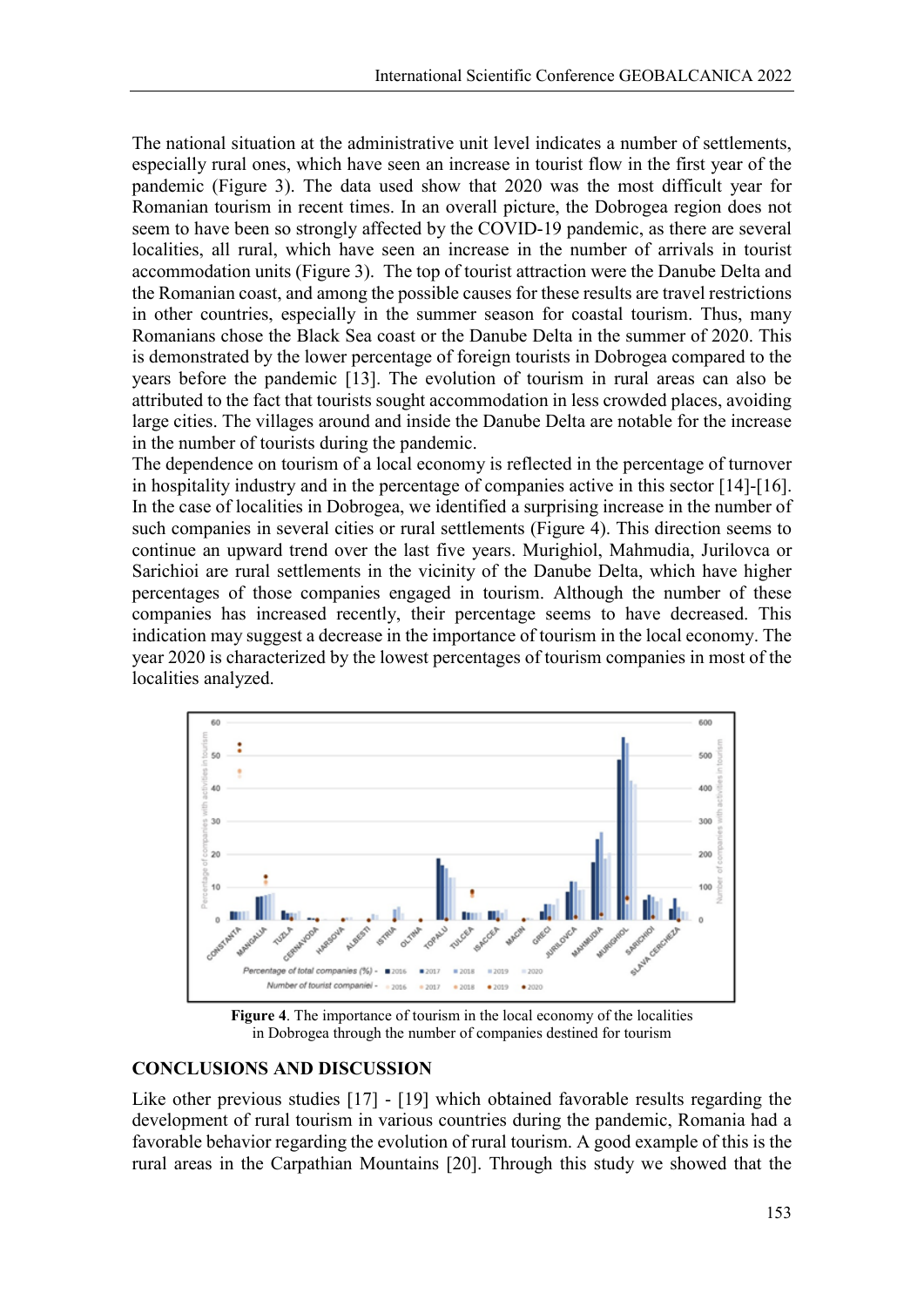Dobrogea region is the main Romanian region that has made progress in the field of tourism during the Covid-19 pandemic. The positive evolution of the number of tourist arrivals for Tulcea County during the two years of pandemic compared to the previous period is noteworthy. We can expect the creation of a new important tourist hub for the country, which until now had a very little economy based on tourism.

The dynamics of the tourism sector was very active in the period 2019-2021 and new studies are needed to verify how tourism activities can help local and regional economic development.

The Dobrogea region benefits of important tourist resources, some of these being not properly valued or not at all. The archaeological resources from here, specific to several historical periods, represent such an example. These are mainly located in rural areas, and the new characteristics of the tourist flow in the region, presented in this study, show that rural settlements increased in the number of tourists during the Covid-19 pandemic.

The impact of the pandemic on tourism requires attention from researchers in the coming years. These studies will help to better understand the rationale of tourists in times of crisis. In this way, the competent authorities will be able to react more effectively to possible similar periods in the future.

#### **Acknowledgements**

The authors want to thank the colleagues and members of the Research Center for Integrated Analysis and Territorial Management (CAIMT) for the technical assistance and advice with which this study could be carried out.

### **REFERENCES**

[1] L. P. Foo, M. Y. Chin, K. L. Tan, and K. T. Phuah. The impact of COVID-19 on tourism industry in Malaysia, Current Issues in Tourism, vol. 24, no. 19, pp. 2735–2739, 2021.

[2] M. Sigala. Tourism and COVID-19: Impacts and implications for advancing and resetting industry and research, Journal of Business Research, vol. 117, pp. 312–321, 2020.

[3] L. S. Beh and W. L. Lin. Impact of COVID-19 on ASEAN tourism industry, Journal of Asian Public Policy, 2021.

[4] P. Harchandani and S. Shome. Global Tourism and COVID-19: An Impact Assessment, Tourism, vol. 69, pp. 262–280, 2021.

[5] D. Lagos, P. Poulaki, and P. Lambrou. COVID-19 and Its Impact on Tourism Industry, in Advances in experimental medicine and biology, vol. 1318, pp. 815–824, 2021.

[6] T. D. Pham, L. Dwyer, J. J. Su, and T. Ngo. COVID-19 impacts of inbound tourism on Australian economy, Annals of Tourism Research, vol. 88, 2021.

[7] Romania | OECD Tourism Trends and Policies 2020 | OECD iLibrary. https://www.oecdilibrary.org/sites/721999bd-en/index.html?itemId=/content/component/721999bd-en (accessed Feb. 08, 2022).

[8]International tourism, number of arrivals - Romania | Data. https://data.worldbank.org/indicator/ST.INT.ARVL?locations=RO (accessed Feb. 08, 2022).

[9] A. Popescu. The impact of Covid-19 pandemic on Romania's tourist flows in the year 2020," Scientific Papers Series Management, Economic Engineering in Agriculture and Rural Development, vol. 21, p. 2021.